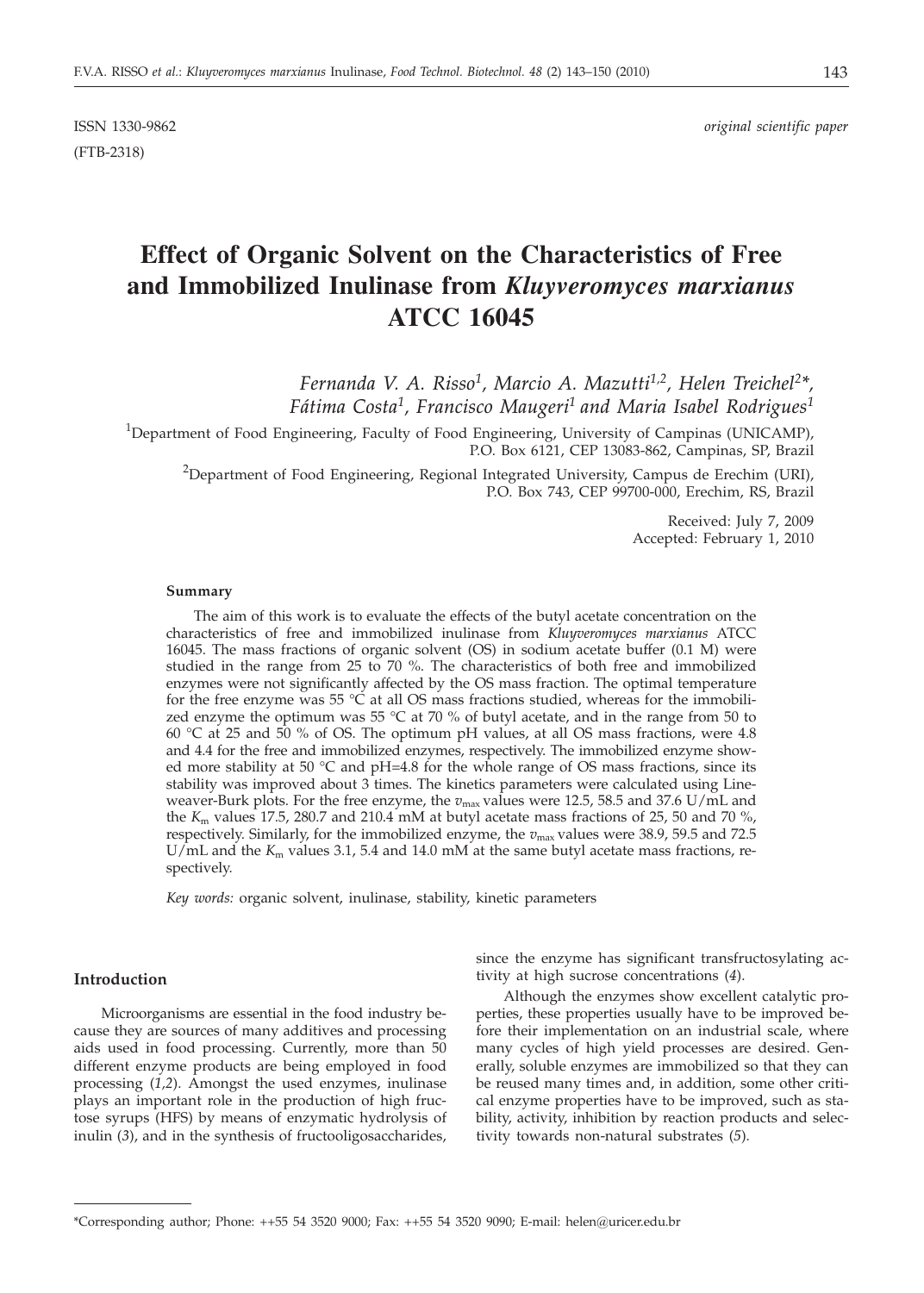In addition, interactions between an enzyme molecule and the surrounding liquid are of crucial significance for enzymatic catalysis. Some authors have stated that enzymes in anhydrous non-aqueous solvents exhibit remarkable novel properties, such as greatly enhanced stability, radically altered substrate specificity, and the ability to catalyze new reactions (*6,7*). However, at high organic solvent mass fractions, the enzyme can be deactivated, because of reversible conformational changes in the protein molecule. An alternative way to overcome this problem is the use of immobilized enzymes, since the immobilization prevents protein-protein interactions that lead to aggregation of the protein molecules and hence to irreversible deactivation (*5*).

The success of the design of an enzymatic reactor depends on the enzyme behaviour during the process, the technical and economical viability of the enzyme immobilization and the enzyme stability. The modifications of the optimal temperature and pH, and the effects of temperature and pH on the enzyme stability can occur as a consequence of immobilization and/or the use of an organic solvent. Some studies provide useful information about the relationship between the enzyme protein structure and the enzyme activity, and about the physical and/or chemical properties of the carrier surface (*8*).

In this context, the aim of the present work is to study the activity, stability, Michaelis constant  $(K<sub>m</sub>)$  and the maximum rate of sucrose hydrolysis reaction ( $v_{\text{max}}$ ) of free and immobilized inulinase in aqueous butyl acetate solutions, and to investigate the effects of the organic solvent mass fraction on these parameters. The inulinase used in this study was obtained from the strain *Kluyveromyces marxianus* ATCC 16045.

### **Material and Methods**

#### *Microorganism, medium and fermentations*

*Kluyveromyces marxianus* ATCC 16045 was employed to produce the inulinase since it fulfils the requirements for GRAS (generally recognized as safe) and is accepted by the FDA (Food and Drug Administration). The microorganism was grown on malt-yeast extract (MY) agar medium containing (in g/L): yeast extract (Difco Laboratories, USA) 3.0, malt extract (Difco Laboratories, USA) 3.0, peptone (Difco Laboratories, USA) 5.0, glucose (Synth, Brazil) 10.0 and agar (Merck, Germany) 20.0, and was subcultured every three weeks. To produce cells for the pre-inoculum, the culture was grown for 24 h in 500-mL flasks with 100 mL of MY medium without agar, containing 20 g/L of sucrose at pH=6.8, 30  $^{\circ}$ C and 150 rpm.

Fermentations were carried out in 500-mL conical flasks with 100 mL of culture medium containing (in g/L): sucrose 14.0, yeast extract 10.0, peptone 20.0 and  $K_2HPO_4$  1.0. Inoculum of 10 % (by volume) was used with an initial pH of 3.5, 30 °C and agitation at 150 rpm in an orbital shaker (Psycrotherm, New Brunswick Scientific, USA) for 72 h (*9*).

## *Enzyme recovery*

Crude fermented broth was centrifuged for 10 min at  $5000 \times g$  and  $5 \,^{\circ}\text{C}$ . To precipitate the inulinase, a 70 %

ethanol solution (by volume) at  $4 °C$  was pumped into the supernatant at a flow rate of 0.8 mL/min. The supernatant was discarded and the precipitate re-suspended in sodium phosphate buffer (0.05 M and pH=6.0).

#### *Inulinase immobilization*

The inulinase was immobilized according to the following methodology: initially a gel solution was prepared containing 16.5 g of distilled water and 0.75 g of sodium alginate, and maintained under mild heating. After complete dissolution of the alginate, 12.5 g of sucrose were added, followed by 5 mL of the solution containing the recovered inulinase, 3.5 mL of glutaraldehyde and 0.75 g of activated carbon.

For sphere formation, the gel solution was pumped into a 0.2 M calcium chloride solution in sodium acetate buffer (0.1 M and pH=4.8) containing 3.5 % of glutaraldehyde, and stirred slowly at 10 °C. The immobilized inulinase was maintained at 4 °C for 24 h and then washed with sodium acetate buffer (0.1 M and pH=4.8). To maintain the structure, the immobilized spheres (around 0.5 cm in diameter) were immersed in a 0.2 M calcium chloride solution in sodium acetate buffer (0.1 M and  $pH=4.8$ ).

# *Effect of organic solvent on the characteristics of free and immobilized inulinase*

The characteristics of free and immobilized inulinase in the organic solvent were evaluated in terms of the temperature and pH, Michaelis constant  $(K<sub>m</sub>)$  and the maximum rate of sucrose hydrolysis reaction  $(v_{\text{max}})$ . The influence of 25, 50 and 70 % (by volume) butyl acetate on the above mentioned parameters was investigated. Butyl acetate was chosen based on preliminary studies of our research group (data not shown).

## *Optimal temperature and pH*

For the determination of optimal temperature, free and immobilized inulinase were incubated in sodium acetate buffer (0.1 M and pH=4.8) for three organic solvent (OS) mass fractions, at temperatures ranging from 30 to 70 °C. To determine the optimal pH, the temperature was maintained at 50 °C and the pH varied from 4.0 to 5.6 in sodium acetate buffer (0.1 M). Enzymatic activity was determined in both cases.

## *Effect of temperature and pH on enzyme stability*

The isothermal inactivation treatment was carried out in a water bath, according to the procedure defined in the preceding paragraph. In the present study, it was assumed that the enzyme inactivation was influenced by pH and temperature, following the first order kinetics, as previously stated by several authors (*10,11*). Under isobaric-isothermal conditions, the decrease in enzyme activity as a function of treatment time can be described by the following equation:

$$
A = A_0 \exp(-kt) \tag{1/}
$$

where *k* is the inactivation rate constant, and  $A_0$  and  $A$ are the initial and residual enzyme activities, respectively, after heating for time *t*. After determining the *k* value by non-linear regression, it is possible to calculate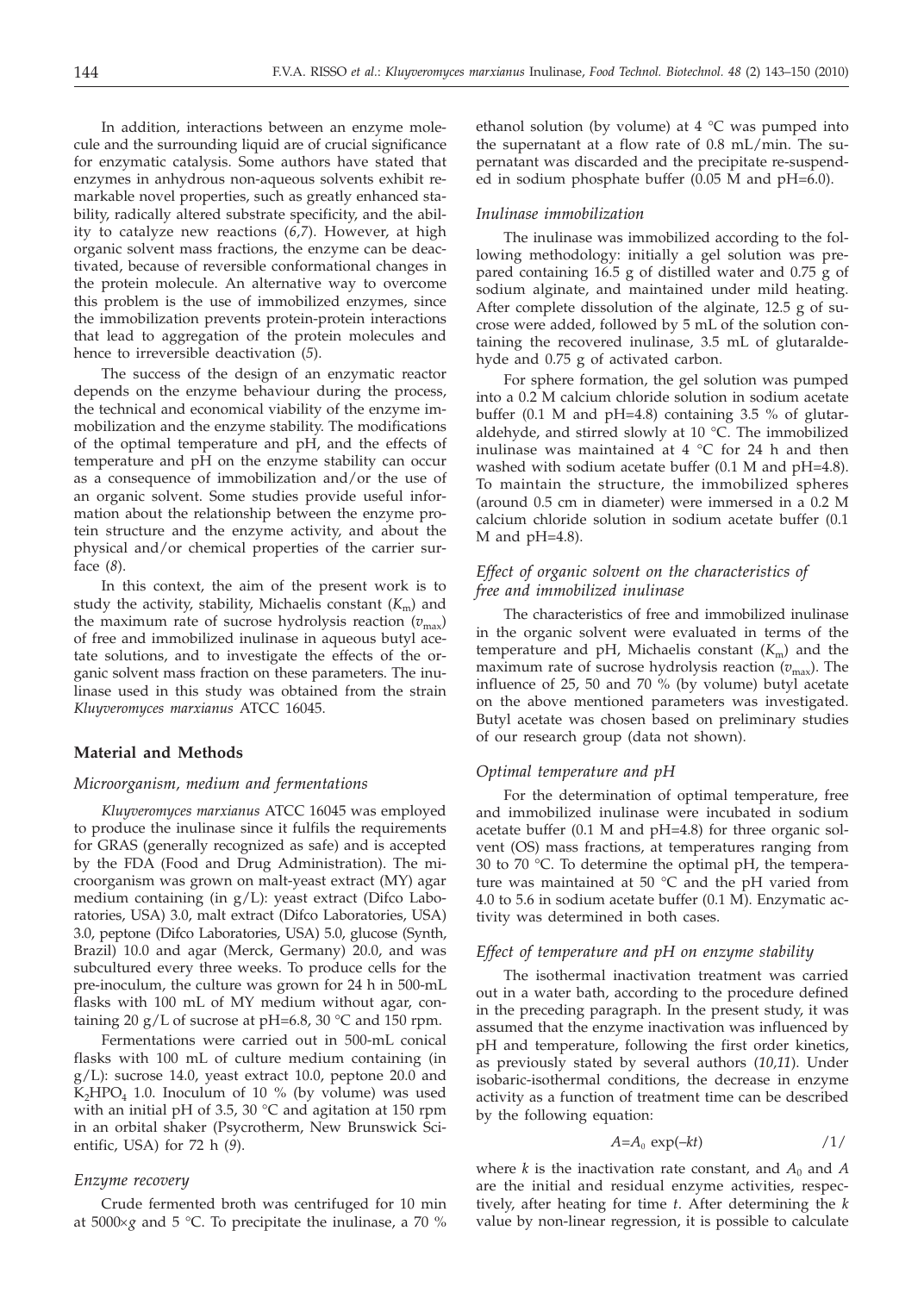the enzyme half-life. Based on the Arrhenius plots, it is possible to relate temperature to the deactivation energies.

#### *Kinetic studies*

Enzyme assays using 1.0 mL of enzyme extract were carried out in sodium acetate buffer (0.1 M and pH=4.8) at 50 °C, with increasing concentrations of sucrose from 0.5 to 35 g/L. The  $K_{\rm m}$  and  $v_{\rm max}$  were determined by Lineweaver-Burk plots of 1/*v versus* 1/*S*, which yields a straight line with an intercept on the y-axis at  $1/v_{\text{max}}$ and a slope of  $K_m/v_{\text{max}}$ .

## *Inulinase assay*

Inulinase activity was measured by incubating 1.0 mL of the diluted enzyme source or 1 mL of particles for the immobilized enzyme with 9.0 mL of 2 % (by mass) sucrose solution at 50 °C in sodium acetate buffer (0.1 M and pH=4.8). In the latter case, the volume of particles was measured considering the equivalent volume of water displaced into a graduated tube (*12*). The released reducing sugars were measured by the 3,5-dinitrosalicylic acid method (*13*), and one unit of inulinase activity was defined as the amount of enzyme releasing  $1 \mu$ mol of reducing sugars as glucose per minute under the standard assay conditions.

## **Results and Discussion**

## *Optimal temperature and pH*

Fig. 1 presents the data referring to the inulinase activity as a function of pH and temperature for free and immobilized inulinase at three butyl acetate mass fractions. Optimal temperature for free inulinase was 55 °C (Fig. 1a) and optimal pH=4.8 (Fig. 1b), independent of the organic solvent (OS) mass fraction. For the immobilized inulinase the optimal temperature was 55 °C at 70 % (by mass) of OS (Fig. 1c). The optimal pH was 4.4 for all the OS mass fractions (Fig. 1d).

The consequences of the interaction between pH and temperature on the inulinase activity are also shown in Fig. 1. Inulinase activity was about 15 U/mL at 25 and 70 %, while at 50 % it was about 28 U/mL (Fig. 1a). At pH=4.8, the values were 9 U/mL at 25 %, and 11 U/mL at 50 and 70 % of OS (Fig. 1b). The most appropriate OS mass fraction for free inulinase activity was 50 % at 55 °C and pH=4.8 (Figs. 1a and b). At low OS mass fraction, namely 25 %, water could cause enzyme agglomeration, increasing the mass transfer limitations. In addition, water could act as a competitive inhibitor for the substrates. At high OS mass fraction, namely 70 %, the enzyme activity was drastically reduced, due to increased enzyme rigidity, constituting a stable transition state (*14*).



**Fig. 1.** The influence of (a and b) optimal temperature (30 to 70 °C) and (c and d) pH (4.0 to 5.6) on inulinase activity after 10 min of reaction at the three organic solvent mass fractions ( $\bullet$  25,  $\blacksquare$  50 and  $\blacktriangle$  70 %)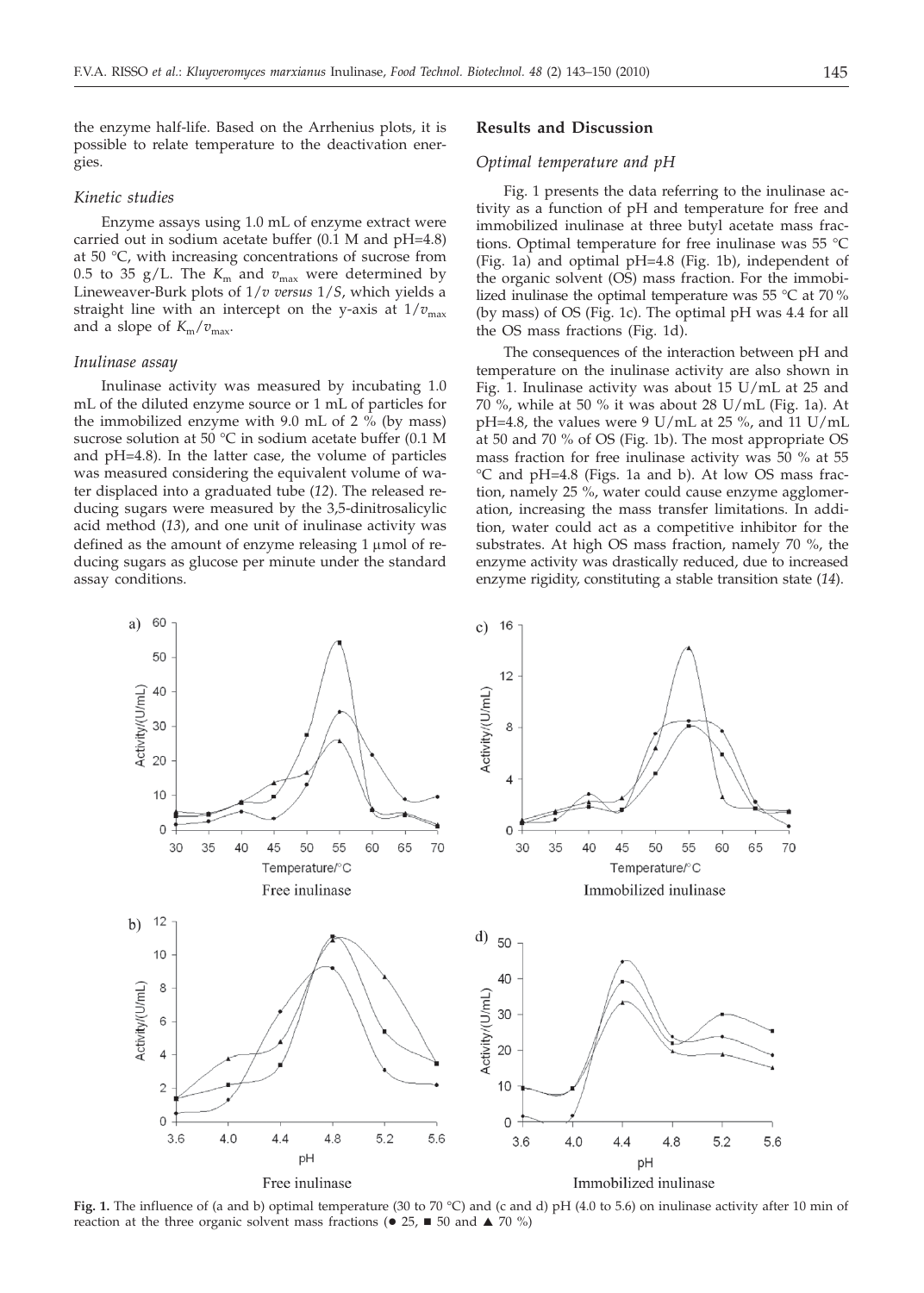For the immobilized enzyme at pH=4.8, the activity was about 25 U/mL at 25 % (by mass) of OS, and under the optimum conditions (55  $\degree$ C and pH=4.4), the activity was about 45.0 U/mL (Fig. 1d). In addition, the enzyme activity decreased with the increase in OS mass fraction, but this fact was related to the optimum temperature for the enzyme activity, since at 50 and 70 % of OS the most appropriate temperature was 55 °C, as can be seen in Fig. 1c. Analyzing Fig. 1d (50  $^{\circ}$ C and pH=4.4), the OS mass fraction showed little influence on enzyme activity, differently from that verified for the enzyme in the free form (Fig. 1a).

Analyzing Figs. 1a and c, referring to the optimal temperature for the free and immobilized inulinase, respectively, the free enzyme showed a catalytic power about 3 times greater than that of the immobilized enzyme at all OS mass fractions. This was because the optimal pH for the immobilized inulinase was 4.4 (Fig. 1d) and the experiments for the determination of optimal temperature were carried out at pH=4.8 (optimal pH for the free enzyme). These results suggest that small variations around the optimal point for enzyme activity cause distinct alterations in the catalytic power. For industrial use, the conditions required for the maximum reaction rate must be known, but this is not the only aspect to be considered, since the enzyme stability under those conditions should also be determined.

The optimal temperature and pH values for free and immobilized inulinase had previously been reported only for aqueous solutions. Paula *et al.* (*15*) found that the optimal pH was 3.5 in both cases, and the optimal temperatures were 55 and 60 °C for the free and immobilized inulinase from *Kluyveromyces marxianus* ATCC 16045, respectively. Santos *et al*. (*12*) showed that the inulinase from *Kluyveromyces marxianus* ATCC 16045 showed higher activities and stabilities at pH=4.4 and pH=4.8, and at temperatures of 63 and 57.5  $\degree$ C, for the free and immobilized enzymes, respectively. Singh *et al*. (*16*) showed that the optimal pH was 5.5 in both cases, and the optimal temperatures 50 and 55 °C for the free and immobilized inulinase from *Kluyveromyces marxianus* YS-1, respectively. Catana *et al*. (*17*) found an optimal temperature of 55 °C for the free enzyme and in the range from 50 to 60 °C for the immobilized enzyme, and the optimal pH was 4.0 for the immobilized enzyme and 5.0 for the free enzyme. Kushi *et al*. (*18*) and Cazetta *et al*. (*19*) reported optimum temperatures of 55 and 60 °C for the free and immobilized inulinase, respectively, from *Kluyveromyces marxianus* ATCC 16045.

## *Effect of temperature on inulinase stability*

Table 1 summarizes the data referring to the thermal stability of free and immobilized inulinase for the three butyl acetate mass fractions. As expected, the free enzyme showed the greatest stability at  $50 °C$ , and the OS mass fraction had no significant effect on the stability. The stability of the free enzyme decreased sharply at temperatures higher than 55  $\degree$ C, indicating that it had restricted application above this temperature. The temperature dependence of the inactivation rate constants  $(k_d)$  in the investigated temperature range could adequately be described by the Arrhenius equation (data not shown), yielding a deactivation energy  $(E_d)$  of about 351 kJ/mol at all the OS mass fractions. This value is much lower than that obtained by Santos *et al*. (*12*) (509 kJ/mol) in aqueous systems.

Analogous to the free enzyme, the greatest stability of the immobilized form was at 50 °C and the OS mass fraction did not affect the stability. However, the immobilized enzyme showed greater thermal stability than

Table 1. Effect of temperature on the model parameters for the free and immobilized enzyme

|                | $w(\rm{OS})$ /%        |                    |                        |               |                        |               |  |  |
|----------------|------------------------|--------------------|------------------------|---------------|------------------------|---------------|--|--|
|                | 25                     |                    | 50                     |               | 70                     |               |  |  |
| Temperature/°C | $k_d \times 10^3$ /min | Half-life/min      | $k_d \times 10^3$ /min | Half-life/min | $k_d \times 10^3$ /min | Half-life/min |  |  |
|                | Free enzyme            |                    |                        |               |                        |               |  |  |
| 50.0           | 1.0                    | 693.0              | 1.4                    | 495.0         | 0.8                    | 866.3         |  |  |
| 52.5           | 3.8                    | 182.4              | 4.2                    | 165.4         | 4.5                    | 154.0         |  |  |
| 55.0           | 10.2                   | 67.9               | 9.6                    | 72.2          | 9.6                    | 72.2          |  |  |
| 57.5           | 27.0                   | 25.6               | 29.9                   | 23.2          | 33.2                   | 20.8          |  |  |
| 60.0           | 95.5                   | 7.3                | 132.3                  | 5.2           | 90.7                   | 7.6           |  |  |
| 62.5           | 182.0                  | 3.8                | 201.0                  | 3.4           | 228.9                  | 3.0           |  |  |
| 65.0           | 466.0                  | 1.5                | 511.4                  | 1.3           | 588.0                  | 1.1           |  |  |
| $E_d/(kJ/mol)$ | 352.0                  |                    | 352.0                  |               | 356.0                  |               |  |  |
|                |                        | Immobilized enzyme |                        |               |                        |               |  |  |
| 50.0           | 0.3                    | 2310.3             | 0.35                   | 1980.2        | 0.3                    | 2310.3        |  |  |
| 52.5           | 1.2                    | 577.6              | 1.4                    | 495.0         | 1.3                    | 533.1         |  |  |
| 55.0           | 2.7                    | 256.7              | 2.7                    | 256.6         | 3.0                    | 231.0         |  |  |
| 57.5           | 5.9                    | 117.4              | 5.3                    | 130.7         | 6.7                    | 103.4         |  |  |
| 60.0           | 12.6                   | 55.0               | 10.3                   | 67.3          | 14.8                   | 46.8          |  |  |
| 62.5           | 26.7                   | 25.9               | 19.7                   | 35.1          | 32.2                   | 21.5          |  |  |
| 65.0           | 0.3                    | 2310.3             | 0.35                   | 1980.2        | 0.3                    | 2310.3        |  |  |
| $E_d/(kJ/mol)$ | 282.0                  |                    | 245.0                  |               | 293.0                  |               |  |  |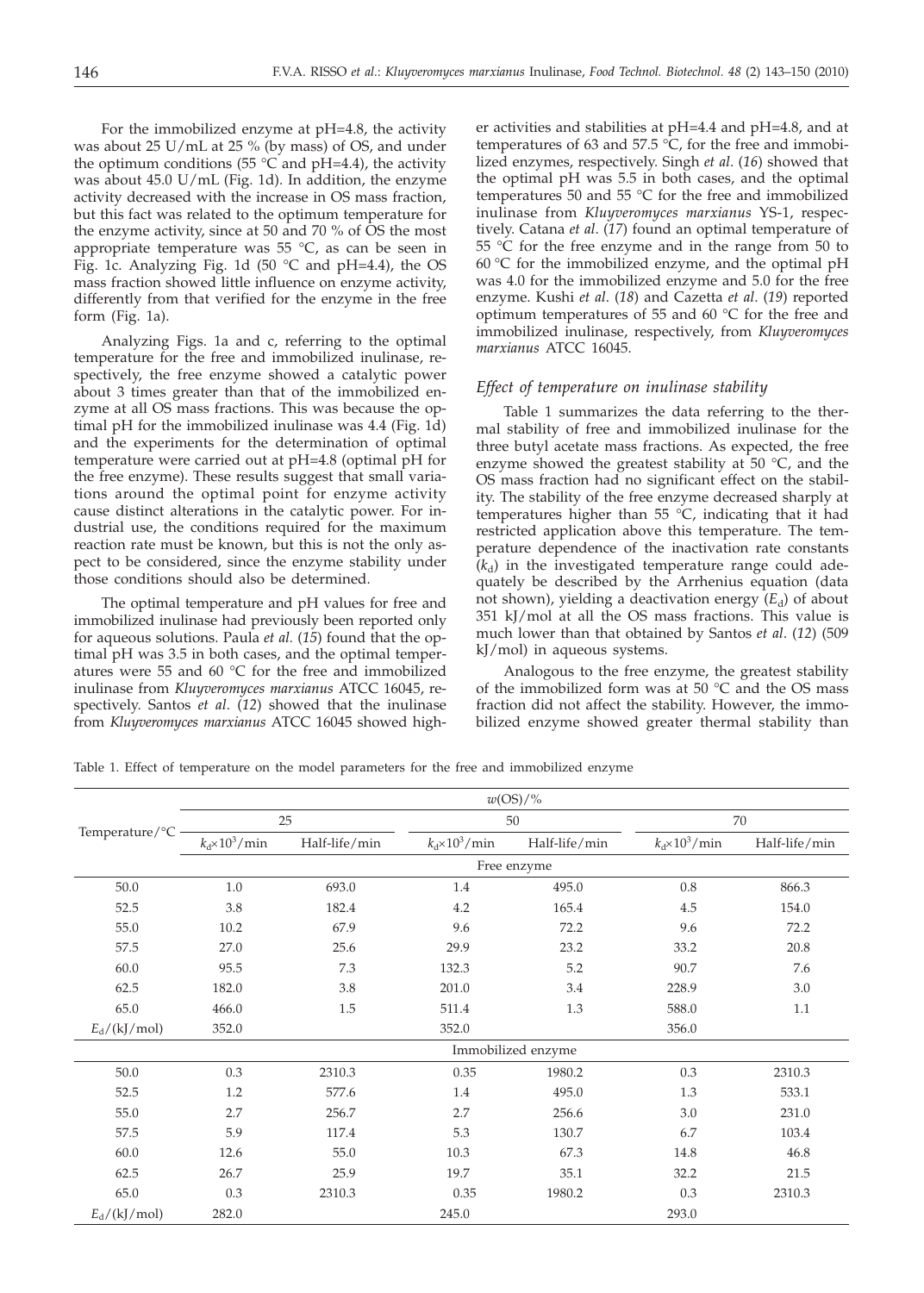the free enzyme. As an example, the half-life of the immobilized enzyme at 62.5  $\degree$ C (25 min) was similar to the value obtained for the free enzyme at 57.5 °C, and at 50 °C the immobilized enzyme presented a half-life about three times greater than that of the free inulinase. The mean deactivation energies (E<sub>d</sub>) of about 273 kJ/mol obtained at all the OS mass fractions were in agreement with the data reported by Santos *et al*. (*12*) (298 kJ/mol) for immobilized inulinase in an aqueous system.

The application of the thermal parameters presented in Table 1 in order to predict the deactivation enzyme kinetics is shown in Fig. 2 for the temperatures of 50, 55



**Fig. 2.** Effect of temperature ( $\bullet$  50,  $\blacksquare$  55 and  $\blacktriangle$  60 °C) on (a, b and c) the stability of free and (d, e and f) immobilized inulinase at the three OS mass fractions. Experimental data and conditions are shown in Table 1

and 65 °C. As can be observed, the deactivation followed the first order kinetics, since the model (Eq. 1) was in agreement with the experimental data according to the changes in temperature for both free and immobilized inulinase.

The thermal stability of inulinase has been reported in the literature, and the data available are similar to those obtained in the present work. Paula *et al*. (*15*) reported that immobilized inulinase was more stable than the free enzyme. At 50  $^{\circ}$ C the free enzyme completely lost its activity after 24 h and the immobilized retained about 78 % of its activity. Similar behaviour was verified

250

 $250$ 

250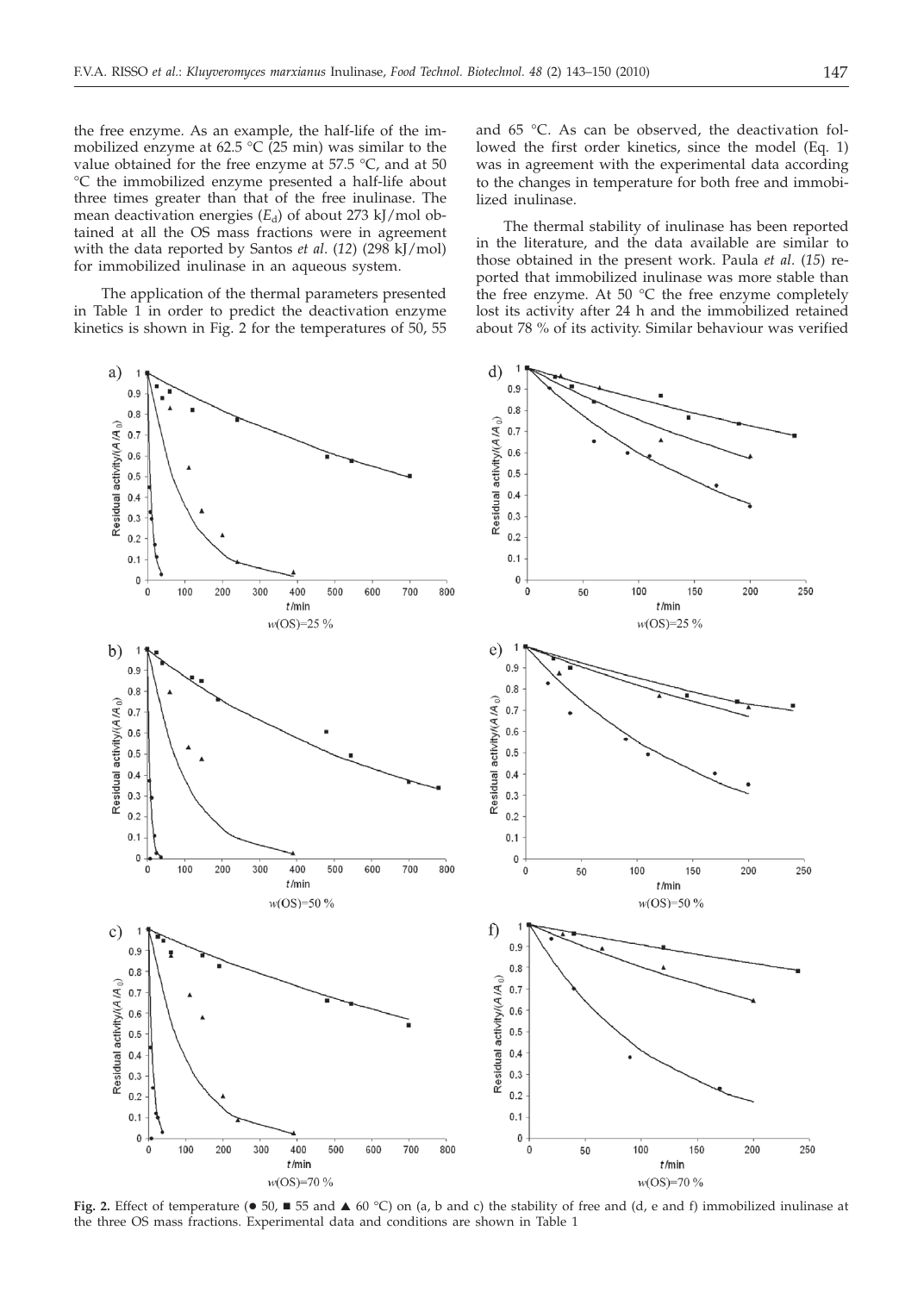at 55 °C during the first 2 hours. Gill *et al*. (*20*) reported greater thermal stability, with residual activity of 70 % after 48 h at 55  $\degree$ C for the immobilized enzyme from *Aspergillus fumigatus.* Singh *et al*. (*16*) reported that the immobilized inulinase retained more than 90 % of its original activity after incubation at 60 °C for 3 h, whereas the activity of the free enzyme was reduced to 10 %. At 70 °C, it was found to be 56 % active for up to 3 h, but was rapidly inactivated in the free form.

## *Effect of pH on inulinase stability*

In this work, it was assumed that the pH inactivation of the enzyme followed the first-order kinetics. This



assumption allows one to calculate the inactivation rate constants  $(k_d)$  and the half-life in a similar way to that employed in thermal inactivation. As can be seen in Fig. 3, the assumption adopted was valid, since the estimated parameters were in agreement with the experimental inactivation kinetics for the three different pH values, namely 4.4, 4.8 and 5.6.

Table 2 summarizes the effects of pH on the free and immobilized enzyme stability in terms of the half-life and inactivation rate constants for several pH values. The organic solvent mass fractions resulted in variations of the free enzyme stability. At 25 % (by mass) of OS, inulinase was more stable at pH=4.8, showing a half-life

400

400

400

**Fig. 3.** Effect of pH ( $\bullet$  4.0,  $\blacksquare$  4.8 and  $\blacktriangle$  5.6) on (a, b and c) the free and (d, e and f) immobilized inulinase at three organic solvent mass fractions. Experimental data and conditions are shown in Table 2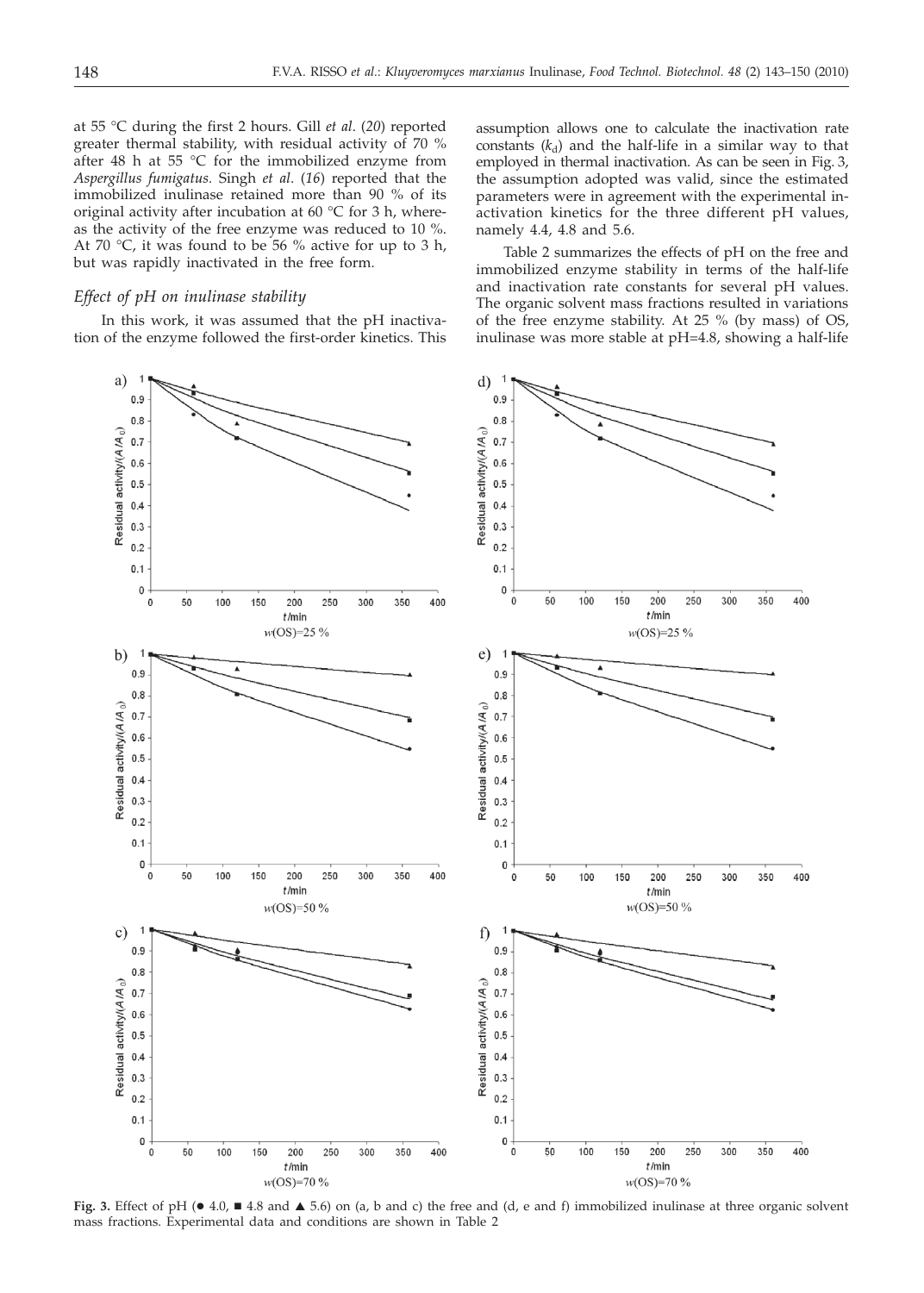|                    | $w(\text{OS})/\%$      |               |                        |               |                        |               |  |  |  |
|--------------------|------------------------|---------------|------------------------|---------------|------------------------|---------------|--|--|--|
| pH                 | 25                     |               | 50                     |               | 70                     |               |  |  |  |
|                    | $k_d \times 10^3$ /min | Half-life/min | $k_d \times 10^3$ /min | Half-life/min | $k_d \times 10^3$ /min | Half-life/min |  |  |  |
|                    | Free enzyme            |               |                        |               |                        |               |  |  |  |
| 4.0                | 1.3                    | 533.1         | 1.1                    | 630.0         | 0.7                    | 990.0         |  |  |  |
| 4.4                | 1.4                    | 495.0         | 2.8                    | 247.5         | 2.4                    | 288.8         |  |  |  |
| 4.8                | 1.5                    | 462.0         | 0.8                    | 866.3         | 3.6                    | 192.5         |  |  |  |
| 5.2                | 2.7                    | 256.7         | 1.1                    | 630.0         | 3.7                    | 187.3         |  |  |  |
| 5.6                | 8.5                    | 81.5          | 8.5                    | 81.5          | 8.1                    | 85.6          |  |  |  |
| Immobilized enzyme |                        |               |                        |               |                        |               |  |  |  |
| 4.0                | 1.6                    | 433.1         | 1.0                    | 693.0         | 1.0                    | 693.0         |  |  |  |
| 4.4                | 1.3                    | 533.1         | 1.2                    | 577.5         | 1.2                    | 577.5         |  |  |  |
| 4.8                | 1.0                    | 693.0         | 0.3                    | 2310.0        | 0.5                    | 1386.0        |  |  |  |
| 5.2                | 0.9                    | 770.0         | 0.9                    | 770.0         | 1.6                    | 433.1         |  |  |  |
| 5.6                | 2.3                    | 301.3         | 1.7                    | 407.6         | 1.3                    | 533.1         |  |  |  |

Table 2. Effect of pH on the model parameters for the free and immobilized enzyme

of 530 min. At 50 % of OS, it was more stable also at pH=4.8, with a half-life of 866 min. However, the most stable free enzyme was found at 70 % of OS and pH=4.0, when the half-life was 990 min.

Considering the immobilized enzyme, at 25 % of OS the inulinase was more stable at pH=5.2 (half-life of 770 min). At 50 and 70 % of OS the inulinase showed greater stability at pH=4.8, with half-lives of 2310 and 1386 min, respectively. In general terms, the immobilized enzyme was shown to be more stable in the whole pH range investigated in this work. As an example, at 70 % of OS, there was a drastic inactivation effect on the free enzyme at pH values above 4.0. For the immobilized enzyme, there was no such inactivation effect, and more importantly, the stability was improved by about 2.5 times as compared to the free enzyme.

Considering the effect of pH in the enzymatic reactions, although microbial inulinases are described as stable at pH values from 3.5 to 6.5 (*21*), in their research, Cazetta *et al*. (*19*) observed that the optimum pH for the free enzyme was 4.0, a subsequent decrease in activity occurring from this point, reaching 0 at pH=10.5. Similar values have been reported in the literature. Kushi *et al*. (*18*) and Ettalibi and Baratti (*22*) obtained maximum inulinase stability at pH=4.7 for the free enzyme obtained from *Kluyveromyces marxianus* var. *bulgaricus* and *Aspergillus ficum,* respectively. Singh *et al*. (*16*) studied the effects of pH on the stability of free and immobilized inulinase, and found that at pH=4.5 and pH=6.5, respectively, the immobilized enzyme retained more than 80 % of its initial activity after 6 h of incubation, whereas the free enzyme only retained 60 %.

# *Kinetic parameters of the free and immobilized inulinase*

The kinetic constants  $v_{\text{max}}$  and  $K_{\text{m}}$  for the free and immobilized inulinase were calculated from the plots shown in Fig. 4 for all the OS mass fractions, and Table 3 summarizes the obtained results. For the free enzyme, an accentuated increase in the values of  $v_{\text{max}}$  as for  $K_{\text{max}}$ was verified as the butyl acetate mass fraction increased from 25 to 70 % (by mass). Apparently, the OS improved



**Fig. 4.** Lineweaver-Burk plots for (a) free and (b) immobilized inulinase at different organic solvent mass fractions ( $\bullet$  25,  $\blacksquare$  50 and  $\blacktriangle$  70 %). Experimental data and conditions are shown in Table 3

the maximum reaction rate, but this could be a compensatory effect, since the affinity of the enzyme for the substrate was drastically reduced at 50 and 70 % (by mass). In fact, for a reaction occurring at high  $K<sub>m</sub>$  values, the maximum reaction rate would be too high, otherwise the reaction rate would give low values.